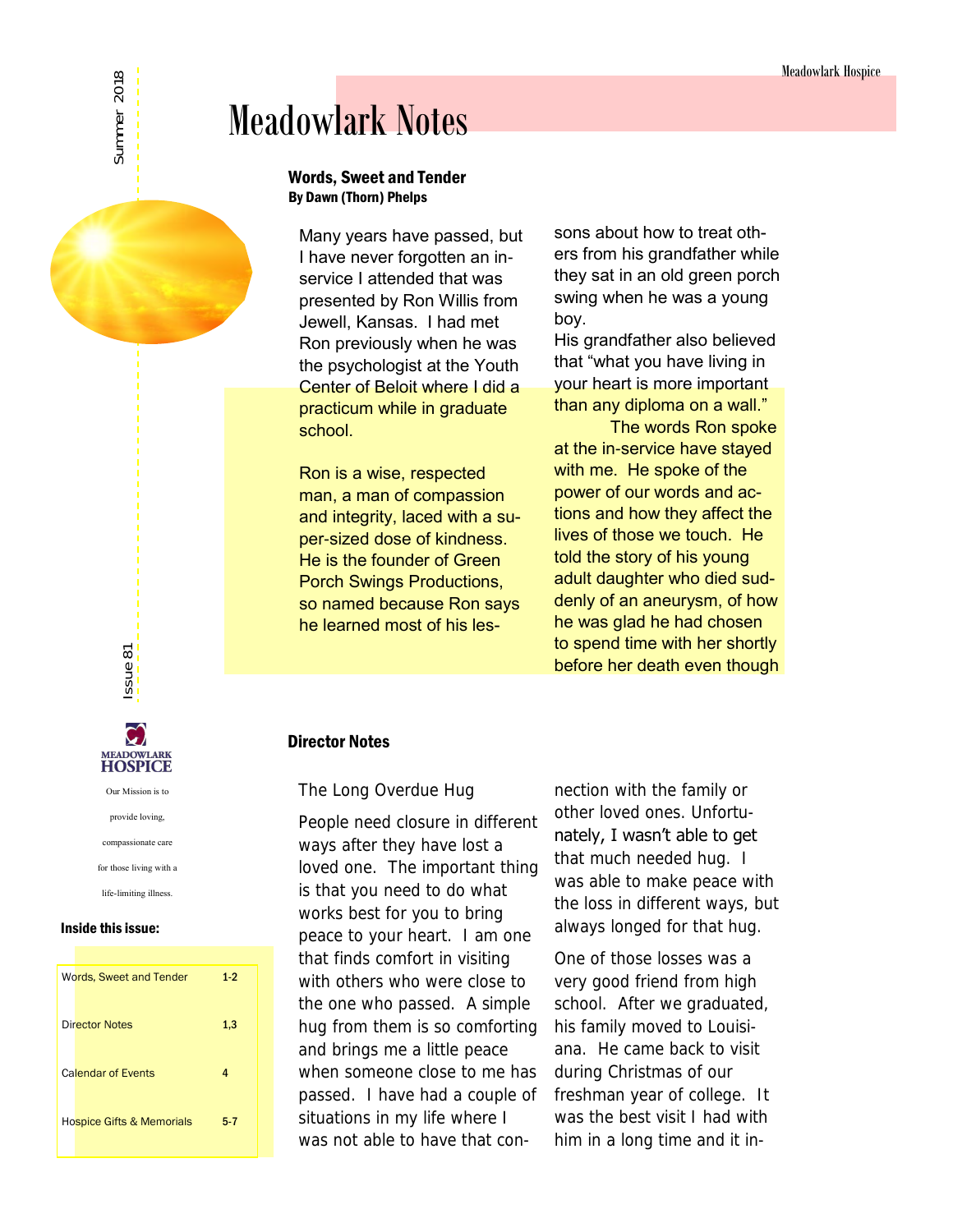## Page 2

## Words, Sweet and Tender……(continued from pg 1)

his life was filled to the brim with other obligations.

Ron said our words for those around us should always be "sweet and tender"—for family members, friends, co-workers, or anyone with whom we have contact.

Words are powerful. They can harm or heal, humiliate or inspire. Words can help pull a person out of despair and help them reach for a dream.

The words of one music teacher prevented a student from killing himself even though she had no idea about the young man's plan when she talked to him. Her student went on to live a very productive life.

My fifth grade teacher told our class that we could have a dream. I was a little country girl from a family of seven children. Until then, I had never thought about the possibility that I could actually have a dream and accomplish it!

After my younger sister Hope graduated from high school, her former teacher, Mrs. Ross, asked her why none of the seven children in our family ever attended college. She told Hope that we

were "all smart kids."

Mrs. Ross' word started Hope thinking about the possibilities, and she graduated from college before I did. No, it was not easy for Hope—she had to work her way through school as the rest of my siblings and I did. "Kind words can be short and easy

No matter what our circumstances in life are, we will undoubtedly encounter echoes are truly difficulties. At times, life will not seem fair. We may never know why things happen the way they do. That's what life is like. to speak, but their endless. "

-Mother Teresa We will experience joys and sorrows—births and deaths, including the deaths those we love. In our grief, we will have to make choices. To move forward toward a new life or get stuck where we are.

So choose well. Choose to spend your time associating with people whose words are "sweet and tender," as Ron Willis advises. Even though life may not be easy, try to not become *bitter*  but instead make things *better* for yourself and others around you.

Another one of Ron Willis' quotes: "We must live our lives looking forward, yet *meaning* often comes as we look back over our shoulder" at our past. Your life will never be the same after a loss, but life can still be fulfilling as you live life looking forward.

Words are powerful! Like Ron Willis said, *"Make your words sweet and tender,"* and good things will come to you.

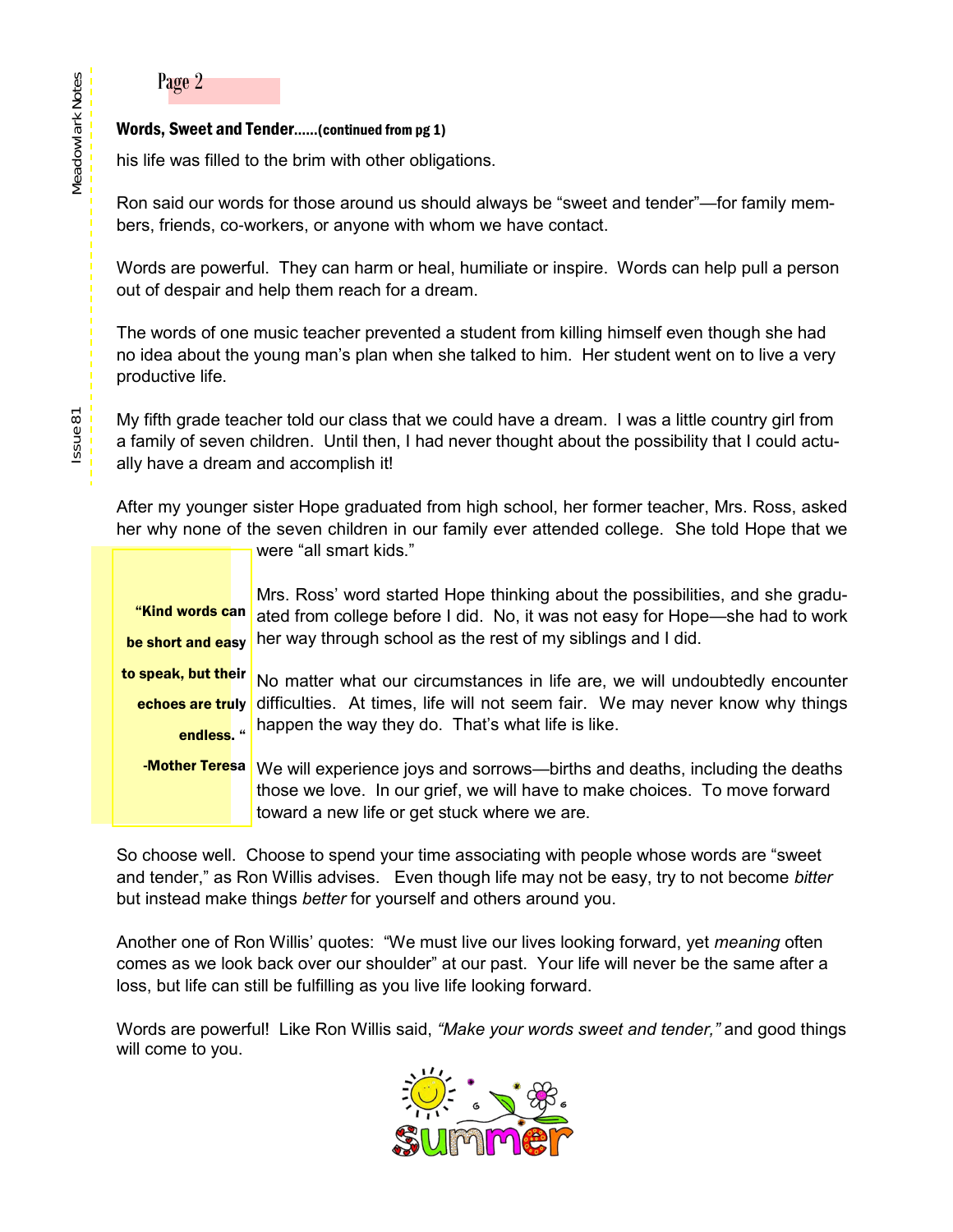#### Director Notes……(continued from pg 1)

fluenced the direction my life went afterward. Tragically, he was killed in a terrible incident in Louisiana the following May. I was unable to attend his funeral and never had the opportunity to hug his parents and family and find my normal comfort for that loss. This was in May of 1996.

In August of 1997, I saw his little sister at a wedding we were both attending. It was a blessing to be able to see her as I was able to get that hug I needed. That hug just let us both know that we were missing her brother and still hurting. In later years, I was able to connect with her on Facebook. Thru that, I learned that his dad had also passed. In March of 2018, I was able to connect with his mom on Facebook. It was great to connect with her, but I was still that missing hug.

In June of 2018, we vacationed in the Smoky Mountains of Tennessee with my family. My husband happened to check Facebook and saw that my friend's mom, who still lives in Louisiana, was vacationing with her family in the same town at the same time we were. Really? Was this happening? We were communicating through Facebook that we would love to catch a hug from each other. She posted a picture on Facebook of their cabin which looked strikingly similar to the cabin we were staying in. Could they be staying at the same resort as we were? The next day, we took a walk down to the pool and on the way back I heard my name being called. Sure enough, there was his sister calling my name. She called me over to their cabin to take me to her mom. Twenty-two years later, I was able to hug this sweet woman I thought I would never see again.

It was UNBELIEVABLE. How wild that we just became Facebook friends in March and that is what gave us the link to find each other. Occasionally Facebook can be the cause of something great! Our worlds collided and put us less than 1/10<sup>th</sup> of a mile away from each other. We all believe it was my friend's way of letting us know he is watching over us. His sister posted that it gave her comfort and hope that she will see him again in heaven. It was a great reminder to me to always have faith. Things may take longer than we think they should, but when they do, it is surreal.

Losing someone is one of the hardest situations we face. We will always miss the one we lose. We do have to find ways to find peace after a loss. As with the loss I faced, the usual comforts that bring us peace may not come right away. May you be able to find what comforts your heart. Be open to needing to find peace in other ways. I also pray that you have the blessing that I was able to find so many years later.



Hugs were invented to let people know you love them without having to say anything.

"May you be able to find what comforts your heart. Be open to needing to find peace…"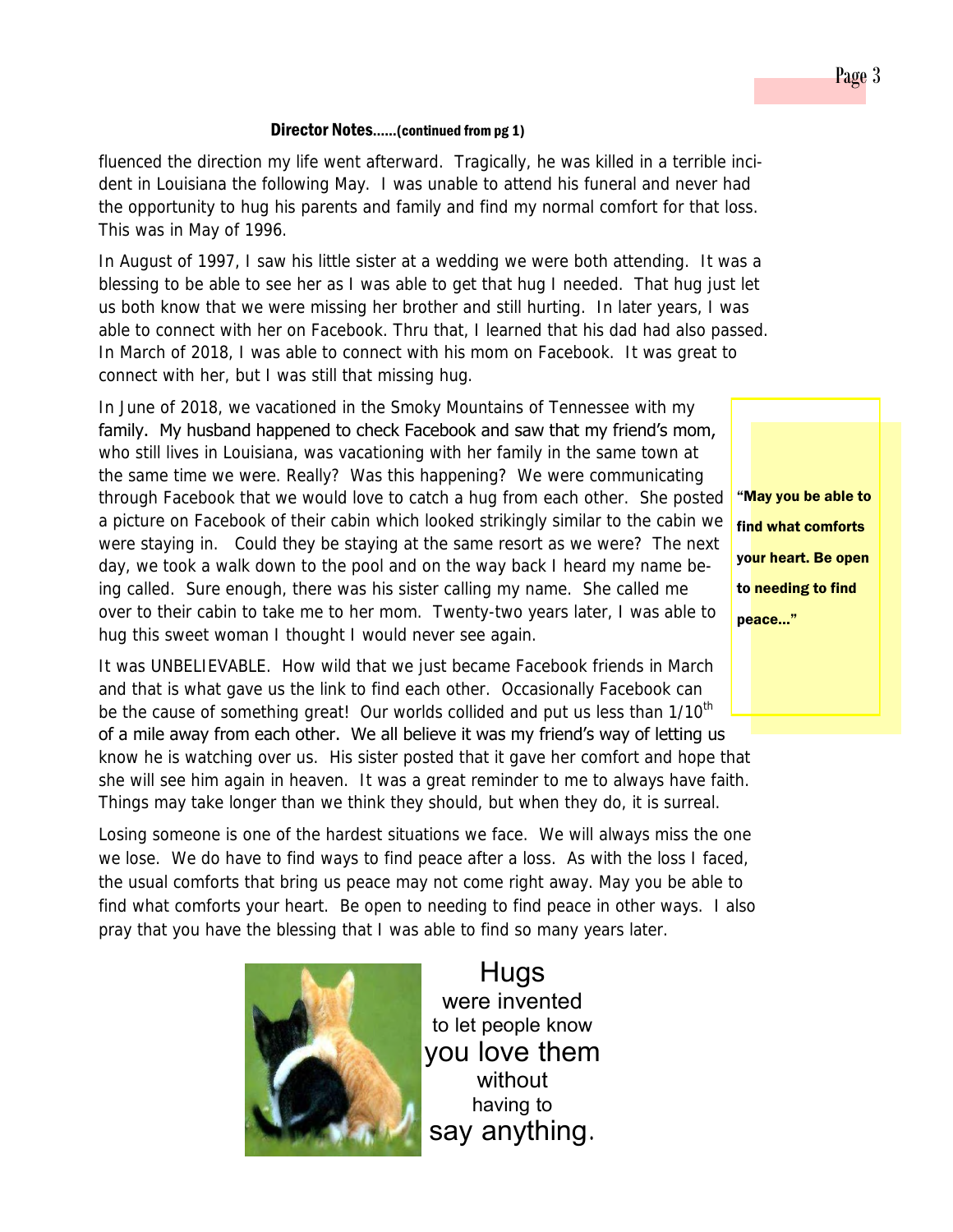# Page 4 **Calendar of Events**

| Jul 9         | $1:00$ pm   | Concordia Volunteer Continuing Education                                                                                         |
|---------------|-------------|----------------------------------------------------------------------------------------------------------------------------------|
| Jul 9         | $3:00$ pm   | Belleville and Republic Volunteer Continuing Education at Belleville                                                             |
| Jul 9         | 6:30 pm     | Concordia Bereavement Support Group (community-sponsored) - Episcopal Parish Hall,<br>117 W 8th - Call Judy Lambert 785-243-4454 |
| <b>Jul 10</b> | 4:30 pm     | Clay Center Bereavement Support Group - Meadowlark Hospice office                                                                |
| <b>Jul 12</b> | 7:00 pm     | The Grief Support Group (community-sponsored) - 214 W 2nd, Washington - Call Terri<br>Clark 785-325-3200                         |
| <b>Jul 16</b> | $11:00$ am  | <b>Clay Center Volunteer Continuing Education</b>                                                                                |
| <b>Jul 17</b> | $9:30$ am   | <b>Washington Volunteer Continuing Education</b>                                                                                 |
| <b>Jul 17</b> | <b>Noon</b> | <b>Marysville Volunteer Continuing Education</b>                                                                                 |
| <b>Jul 17</b> | $2:00$ pm   | <b>Frankfort Volunteer Continuing Education</b>                                                                                  |
| <b>Jul 19</b> | 5:30 pm     | Belleville Bereavement Support Group - Library, 1327 19th Street                                                                 |
| Aug 9         | 7:00 pm     | The Grief Support Group (community-sponsored) - 214 W 2nd, Washington - Call Terri<br>Clark 785-325-3200                         |
| Aug 13        | $1:00$ pm   | <b>Concordia Volunteer Continuing Education</b>                                                                                  |
| Aug 13        | 3:00 pm     | Belleville and Republic Volunteer Continuing Education at Republic                                                               |
| Aug 13        | 6:30 pm     | Concordia Bereavement Support Group (community-sponsored) - Episcopal Parish Hall,<br>117 W 8th - Call Judy Lambert 785-243-4454 |
| Aug 14        | 4:30 pm     | Clay Center Bereavement Support Group - Meadowlark Hospice office                                                                |
| Aug 16        | 5:30 pm     | Belleville Bereavement Support Group - Library, 1327 19th Street                                                                 |
| Aug 20        | 11:00 am    | <b>Clay Center Volunteer Continuing Education</b>                                                                                |
| Aug 21        | $9:30$ am   | <b>Washington Volunteer Continuing Education</b>                                                                                 |
| Aug 21        | <b>Noon</b> | Marysville Volunteer Continuing Education                                                                                        |
| Aug 21        | $2:00$ pm   | <b>Frankfort Volunteer Continuing Education</b>                                                                                  |
| Aug 23        | 4:30 pm     | Marysville Bereavement Support Group - South Plaza of CMH - use N door                                                           |
| Sep 10        | $1:00$ pm   | <b>Concordia Volunteer Continuing Education</b>                                                                                  |
| Sep 10        | 3:00 pm     | Belleville and Republic Volunteer Continuing Education at Belleville                                                             |
| Sep 10        | 6:30 pm     | Concordia Bereavement Support Group (community-sponsored) - Episcopal Parish Hall,<br>117 W 8th - Call Judy Lambert 785-243-4454 |
| Sep 11        | 4:30 pm     | Clay Center Bereavement Support Group - Group will eat together - Meadowlark Hospice<br>office                                   |
| Sep 13        | 7:00 pm     | The Grief Support Group (community-sponsored) - 214 W 2nd, Washington - Call Terri<br>Clark 785-325-3200                         |
| Sep 17        | 11:00 am    | <b>Clay Center Volunteer Continuing Education</b>                                                                                |
| Sep 18        | $9:30$ am   | <b>Washington Volunteer Continuing Education</b>                                                                                 |
| Sep 18        | <b>Noon</b> | Marysville Volunteer Continuing Education                                                                                        |
| Sep 18        | $2:00$ pm   | <b>Frankfort Volunteer Continuing Education</b>                                                                                  |
| Sep 20        | 5:30 pm     | Belleville Bereavement Support Group - Group will eat together, Place TBA                                                        |
| Sep 27        | 4:30 pm     | Marysville Bereavement Support Group - South Plaza of CMH - use N door                                                           |

Issue<sup>81</sup>

Meadowlark Notes Ssue 81 Meadowlark Notes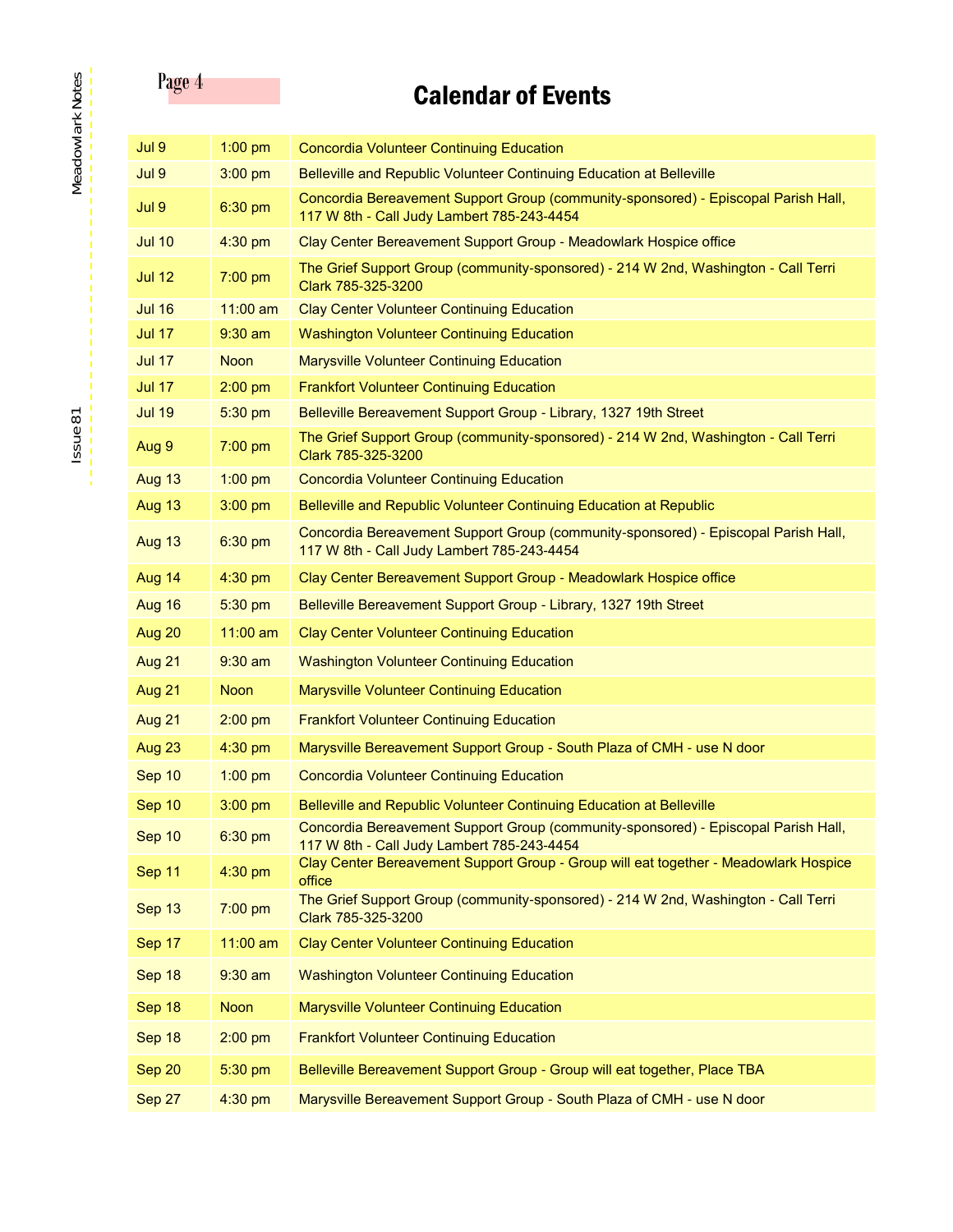## Hospice Gifts & Memorials

*Your memorial gifts honor your loved ones and help others!* 

## HOSPICE GIFTS

Alpha Omicron Master Chapter Clay Center Chapter O.E.S. #180 Mens Benefit Golf Tournament, Clay Center Country Club Harold & Delila Metz Dolores Wassenberg

## MEMORIALS

IRENE BARTON Jonathan & Heidi Brott Michael & Michelle Dunn Irene Barton Memorial Nancy Beren & Larry Jefferson Rosemary Joslyn Estelle Schuster The Family of Irene Barton Roger & Cheryl Thull CATHRINE BIEKER Concordia Auto Mart, Inc J.B. & K.M. Nelson ROGER COLBY Dave & Nancy Dugas Friends & Neighbors Kimberly Gerard Everett & Marlene Miller Gwen Miller BERNARD CYRE St Paul's Episcopal Church ROBERT DOUGLAS Joyce Dockins GERALDINE DYSON Rita Callaway David & Kim Criswell & family Charles & Denise Cyr

#### ...GERALDINE DYSON

Lyle Dyson William & Darla Fraley Friends & Neighbors Bill & Fran Garrison Geraldine Dyson Memorial Catherine Lowers Blaine & Becky Murphy ROSALEE FARMER OLSON Mr. & Mrs. Larry Avery Charles & Elaine Bowers Adolph & Beth Charbonneau David & Brenda Cunningham Neva Demanett Robert Demanett Jane Demanette Mr. & Mrs. Dick Edwards John & Edith Herbin Daryl & Jayne Holechek Darrel & Margo Hosie Willis James & Debra Istas Larry & Patricia LeDuc Martin, Inc. DBA Ecowater of N.C.K. Max & LaDonna Peltier Rick & Sherrie Radcliffe Leroy & Diane Seiler Eleanor Sharp Spencer Stein Mike & Susan Vint Jim & Jane Wahlmeier Melvin & Mary Waite JAMES FORSHEE James Valcoure & Chelle Fleming Friends & Neighbors Loren & Norine Koester Gwen Miller

## PATRICIA GERARD

Harley & Darla Adams Dale & Linda Berk George & Nancy Champlin Jimmy & Deanna Conn John & Marylu Fellows Dale & Ina Garrison Annette Gopalan Deborah Honeycutt Lucille M. Johnson James & Ann Lanoue Armand & Esther Naillieux Patricia Gerard Memorial Tom & Machelle Raleigh Jerry & Judy Shaffer Sally Townsend Jack & Michelle Widen LYLE GODBOUT Robert & Jeanette Bergquist Rod & Melinda Christie Crystal Gordon Donald & Rhonda Joseph State Bank of Blue Rapids FORREST HARTNER Betty R. Jones ALBERTA HOFFMAN Raymond & Lyleen Adams William Alexander Alvin & Claryce Anderson Bryan & Konnie Evans Faith Lutheran MOPS Friends & Neighbors Margaret Gonser Doyle & Dixie Jones Erma Leuthold Delbert & Lu Ann Lund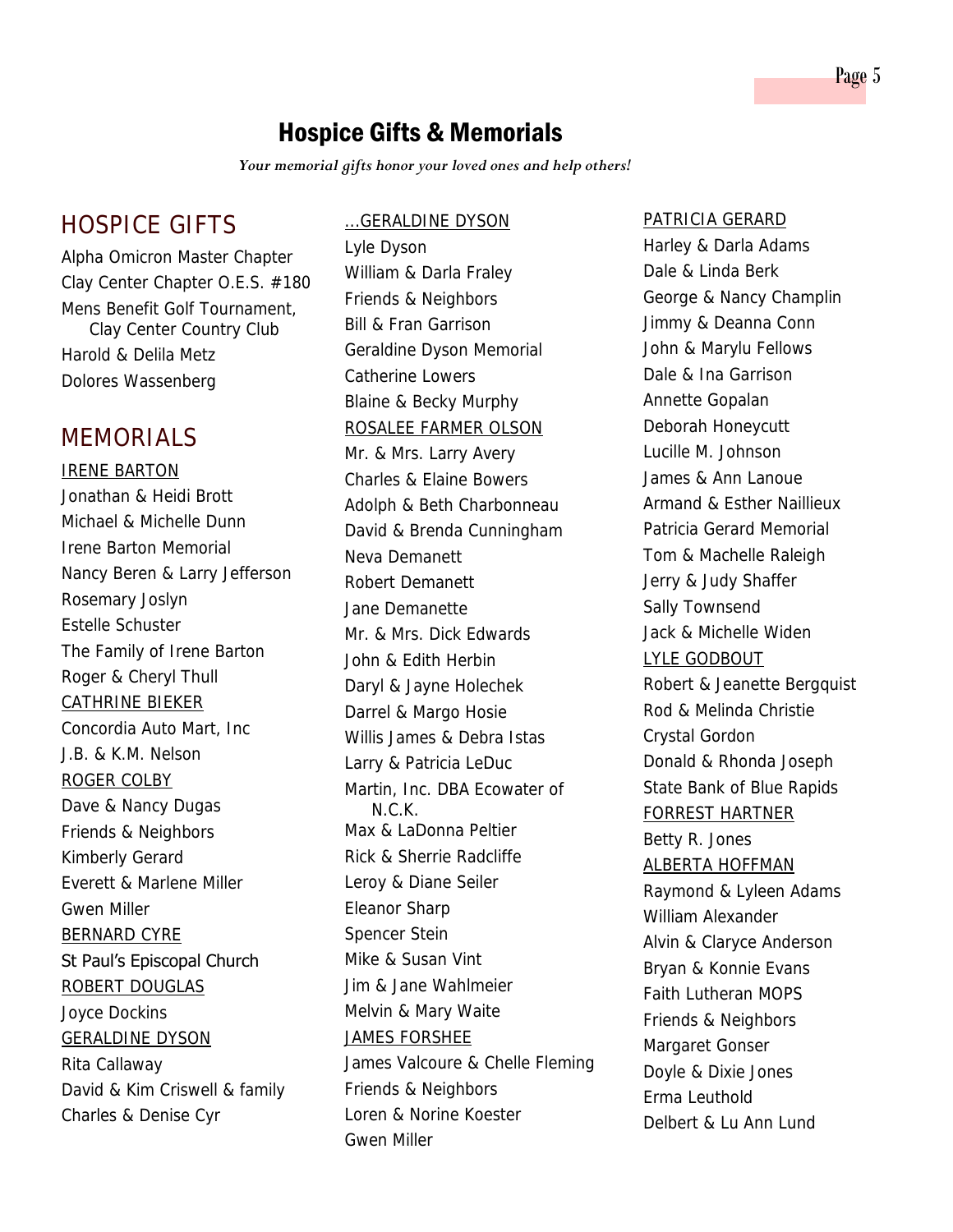Page 6

## Hospice Gifts & Memorials

...IRMA LUPHER

*Your memorial gifts honor your loved ones and help others!* 

...ALBERTA HOFFMAN Evelyn Mugler Timothy & Lori Penner Dennis & Donise Peterson Noel & Joy Deane Pfizenmaier Ronald & Annette Reilly Riley County Farm Bureau Association Lowell Scripter Gary & Nola Unruh MARIESTHER HOLBERT Karl & Sue Ware DAN KANE James & Christine Brinkman Devin & Amy Burr John & Alaina Call Al & Carolyn Kirtley Derele Knepper Buzz & Kay Lohmiller Donald & Gale Nebelung Pat & Maureen Pfizenmaier Grant & Sue Anne Sager Todd & Koralee Slagle IRMA LUPHER Cindy Jo Alldredge Daryl & Annette Bott Howard & Marcia Brun Beverly & Terre Carter Dwain & Mary Dankenbring Mark & Evelyn Diederich Mary Lisa Diederich Friends & Neighbors Mark & Sherrill Goeckel Margaret Gonser Gene & Sandy Harding James & Maria Martin

Pat & Betty McGatlin Norma & Francis Megenity Donald & Roberta Osborne Todd & Tammy Parker Idana Perkins Todd Perkins Walter & Phoebe Pitney Ronnie & Sheryl Richter John & Neva Ridgeway State Bank of Blue Rapids Titan Trailer Mfg. Inc. Dennis & Mary Waite Marilyn Waterman Melvin & Sheryl Watters Verina Weis EDNA ROOD Gary Francis Friends & Neighbors Kevin Larson Gerald & Barbara Jo Meier Larry & Sonya Meier Judy Ricketts Herbert & Polly Wacker Mike & Carol Wendland Ronald & Mary White RUSSELL SEARCEY Russell Searcey Memorial BENNY SIEBOLD Doug & Patti Adams Benny Siebold Memorial Rene & Denise Charbonneau Bill & Anne Clark Patti & Roger Clark Clay County Medical Center Clay County National Bank

...BENNY SIEBOLD

Jerry & Greta Frank Greg & Mary Jensen Rosemary Moser Harold Mugler Jo Oberg Ministries Mike & Vicki Peterson Noel & Joy Deane Pfizenmaier Rose Anne Reed Marjorie Sanneman Jim & Lisa Seley Leora Simnitt Dianne Smith Henry Thomas Clyde & Rita Wollenberg LEON STANGE Cathy & Mark LeSage Dan & Juanita O'Neil Doug & Pam O'Neil Lois O'Neil BASIL TATE Myron & Sharon Cailteux Larry & Joan Dobson Friends & Neighbors Marcia Roets & Robert Hoefler Kenton & Stephanie LeBlanc Shirley LeBlanc Donald & Terry Olson Michael & Cheryl Philippi Bob Pierce Brian & Kristi Riney Ronald & Julianne Salberg Mike & Penny Walker Daniel Francke & Karen Wells Darlene Wernette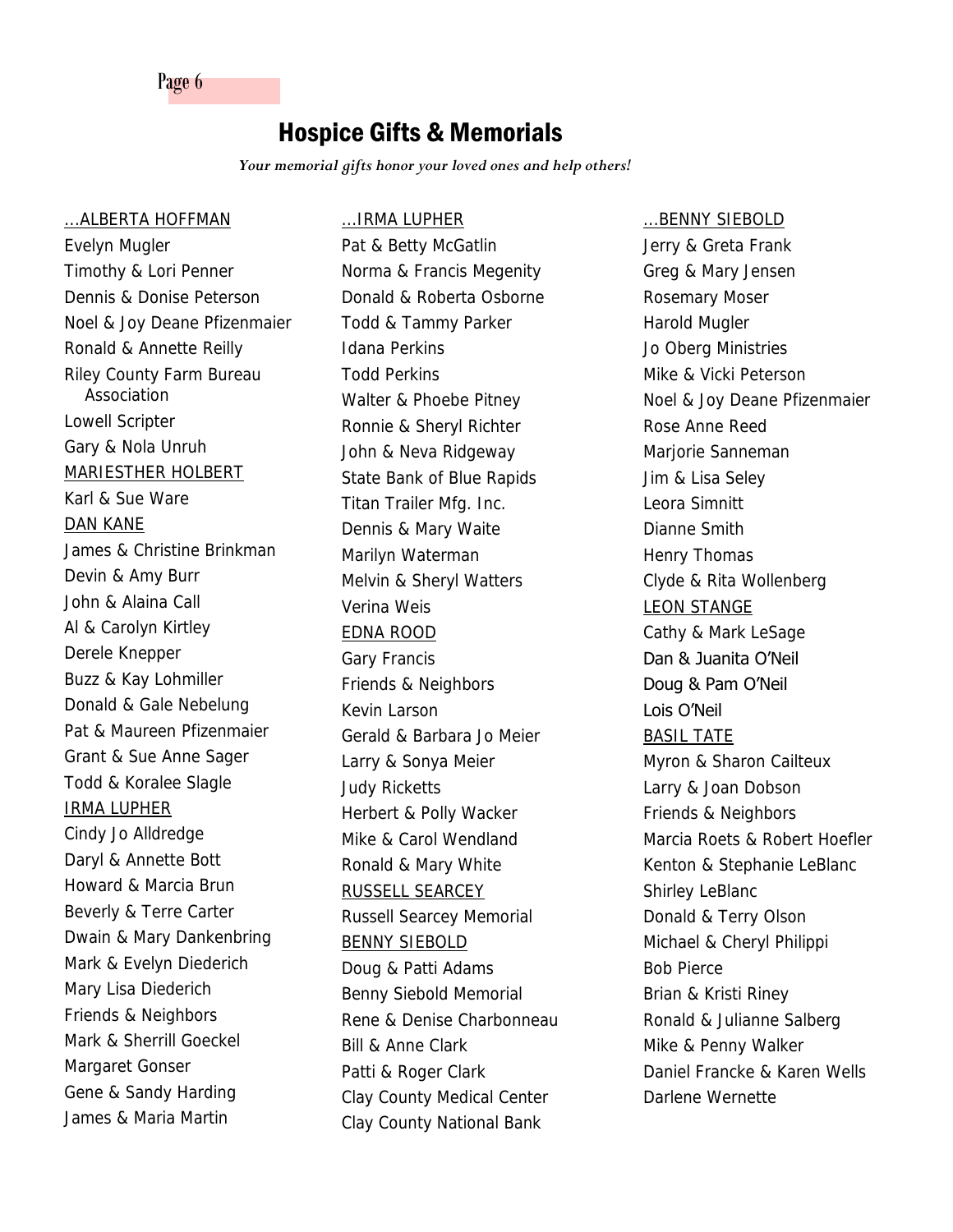## Hospice Gifts & Memorials

Charolette Deneault

*Your memorial gifts honor your loved ones and help others!* 

#### DONALD VANSCOYOC

Lee & Kathleen Thompson VELMA WILDER Dr. Chris & Kendra Worthen PEGGY ZACHARY Arnold & Donna Barleen Dale & Linda Berk Adolph & Beth Charbonneau Patricia Cline Concordia Auto Mart, Inc

## ...PEGGY ZACHARY Ted & Janet Easter F & A Food Sales Fredheim Farm Friends & Neighbors M. Gallagher Jason Hall Loren & Norine Koester Robert & Sherri LeDuc

#### ...PEGGY ZACHARY

Larry Merrill & Christy Million Bonnie Sjogren Bradly & Rhonda Smith Armand & Jane Snavely Bud & Dixie Trost



"Too often we underestimate the power of a touch, a smile, a kind word, a listening ear, an honest compliment, or the smallest act of caring, all of which have the potential to turn a life around"

-Leo Buscaglia